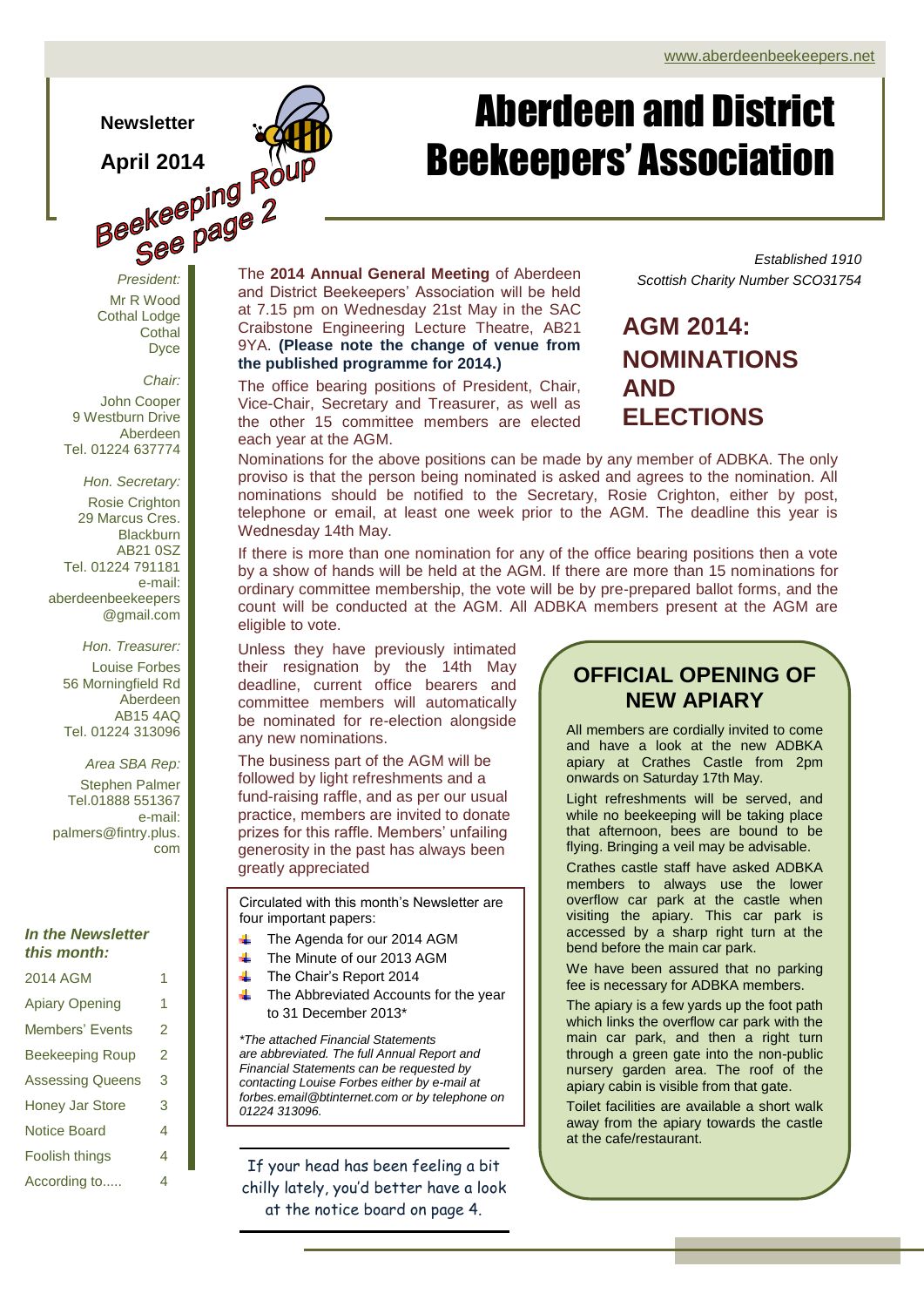# Page 2 of 4 ADBKA Newsletter



Items for sale:

Van; Sit-on mower; 2 sheds 12'x10': Approx 100 beehives, 3 with bees; Heather Press; Honey extractor; Easy Bee with stand and 2 buckets; Wax extractor; 2 barrows; Buckets; Feeders – 100+; Smoker; Hive tools (2); Creamers (2); Hessian; Ruskies; Generator 240 volt and 110 volt; Nuc boxes; Jacket and veil; Pouring aids; Strainers; Shallow wax

### **Come into the Garden, Maud**

Seemingly, when Bernard Mobus was the Bee Advisor at the North of Scotland College of Agriculture at Craibstone, he developed a pure strain of *Apis mellifera mellifera* and called it the Maud bee (after the Aberdeenshire village of Maud). Do any of our members know anything about the Maud bee? If you have anything you can share, please get in touch with the newsletter via

[adbkanewsletter@btinternet.com](mailto:adbkanewsletter@btinternet.com) or give me a call on 013398 82038.

Following his very well attended talk at the Kinellar Hall on 15 March, Steve Sunderland, the Lead Bee Inspector for Scotland, has responded to our letter of gratitude by noting his own pleasure at the hospitality he received and the high level of interest from ADBKA members in his lecture topic: *Honey Bee Health in Scotland Today*.

[9241138.html](http://www.independent.co.uk/news/science/where-is-the-worst-place-on-the-body-to-get-stung-by-a-bee-one-student-has-found-the-answer-9241138.html)

[http://www.independent.co.uk/news/sc](http://www.independent.co.uk/news/science/where-is-the-worst-place-on-the-body-to-get-stung-by-a-bee-one-student-has-found-the-answer-9241138.html) [ience/where-is-the-worst-place-on-the](http://www.independent.co.uk/news/science/where-is-the-worst-place-on-the-body-to-get-stung-by-a-bee-one-student-has-found-the-answer-9241138.html)[body-to-get-stung-by-a-bee-one](http://www.independent.co.uk/news/science/where-is-the-worst-place-on-the-body-to-get-stung-by-a-bee-one-student-has-found-the-answer-9241138.html)[student-has-found-the-answer-](http://www.independent.co.uk/news/science/where-is-the-worst-place-on-the-body-to-get-stung-by-a-bee-one-student-has-found-the-answer-9241138.html)

*Thanks to Ian Mackley for this item.*

Graham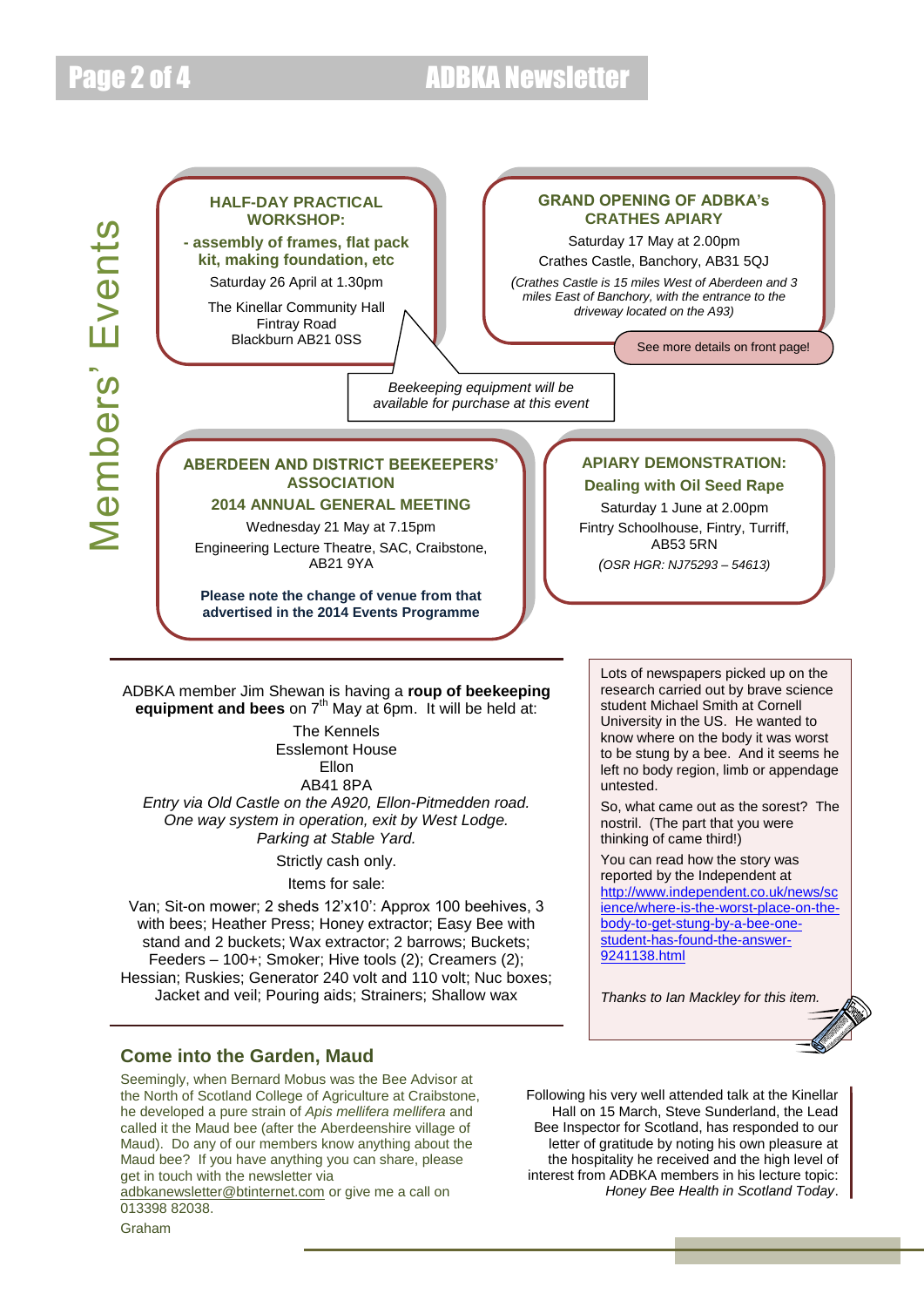If you're thinking of increasing your stocks or replacing your queens this year, you'll want to consider which of your existing colonies will make the best breeder stock. Here's a simple way of remembering the important criteria to judge the best queen to breed from.

#### **DOES**

The 'D' stands for **docility**, arguably the most important of all the traits a hobby beekeeper will want passed on to new stocks. Are the bees stinging each time you inspect the colony, or are they content to let you get on with your work? Do they follow you when you walk away, or let you be after you retreat a few paces?

### **THE**

'T' is for **tranquillity**. Do the bees run about over the combs, or cluster on the edges of frames and fall off in bunches, during your inspections? Do they take flight in large numbers when the hive is opened? Or are they quiet and relatively unperturbed when you lift the frames and rotate them during your examinations?

#### **BREEDER**

The 'B' concerns the **build up** of the colony through the season. Do they increase in numbers steadily in line with the increasing availability of forage, or are they either too big too early, or so slow that they don't get to full strength by the peak of the season?

#### **STOCK**

The 'S' is to remind you to consider the **swarming** inclinations of your colonies. This is a trait known to vary amongst the various sub-species of *Apis mellifera*, and as most of our bees will be hybrids, the tendency to swarm will vary. It's a heritable factor, meaning that it's passed down from parent to offspring. Bear in mind, though, that there are many other factors that influence swarming, such as the age of the queen and the degree of congestion within the hive.

#### **HAVE**

'H' is for **honey production**; an important factor for most beekeepers. If one of your beekeeping goals is to harvest a good honey crop, the colony that has produced more than the average throughout the season is going to gain points.

### **DESIRABLE**

Think 'D' for **disease resistance**. Some breeding lines are more or less susceptible than others to diseases such as Nosema and conditions like chalk brood. If you have a strong, healthy colony, that will count in their favour as a potential breeder stock.

#### **TRAITS**

Finally, the 'T' stands for **thrift**. That is, the extent to which the colony needs supplemental feeding during the winter. If your chosen colony has inherited traits from the *Apis mellifera mellifera* sub-species, it will get through the winter on modest stores, whereas the 'Italian bee', *Apis mellifera ligustica* is known to enjoy eating rather than storing for leaner times. Which characteristic would you prefer to pass on to your new colonies?

| Hive No.    | Queen details: |                       |                          |                          |                           |                          |                                    |                 |                 |                                                        |                              |
|-------------|----------------|-----------------------|--------------------------|--------------------------|---------------------------|--------------------------|------------------------------------|-----------------|-----------------|--------------------------------------------------------|------------------------------|
| <b>Date</b> | Queen<br>Y/N   | Queen<br>cells<br>Y/N | No. of<br>frames<br>with | No. of<br>frames<br>with | All<br>stages<br>of brood | Enough<br>stores?<br>Y/N | <b>Sufficient</b><br>space?<br>Y/N |                 |                 | <b>Queen assessment</b><br>Score $1 (poor) - 5 (good)$ |                              |
|             |                |                       | bees                     | brood                    | Y/N                       |                          |                                    | <b>Docility</b> | <b>Swarming</b> | <b>Tranquillity</b>                                    | <b>Disease</b><br>resistance |
|             |                |                       |                          |                          |                           |                          |                                    |                 |                 |                                                        |                              |
|             |                |                       |                          |                          |                           |                          |                                    |                 |                 |                                                        |                              |

*To assess all of this, you'll need to keep <i>of some or all of the things you want the stock by. It'll likely look something like this.*

### **Visit the ADBKA Honey Jar Store for:**

Ragus Candy Apistan (10 strips, sufficient for 5 hives) Ambrosia Syrup Honey Jars and Lids Mesh Floors – National size (wire only) Hessian Squares for smoker fuel *Free loan of:* Honey extractors Mini-melters Heather honey press Wax extractor Wax foundation press

Approximately half a mile along Laurel Drive, turn into Laurel Place on your right - it's a semi-circle so take the second entrance into this street. Now turn left into Laurel Avenue. Danestone Market Garden is signposted, on the left, about 100 yards along.

**Danestone Market Garden AB22 8AJ**

*For the loan items, a returnable £10 deposit is required, with the maximum length of loan being two weeks. As other members may be waiting to borrow extractors, etc. these must be returned on time and in a clean condition.*

The store is open between 6.30pm and 8pm on Wednesday evenings and at other times by arrangement with Sandy Gordon (Tel: 01224 484540)